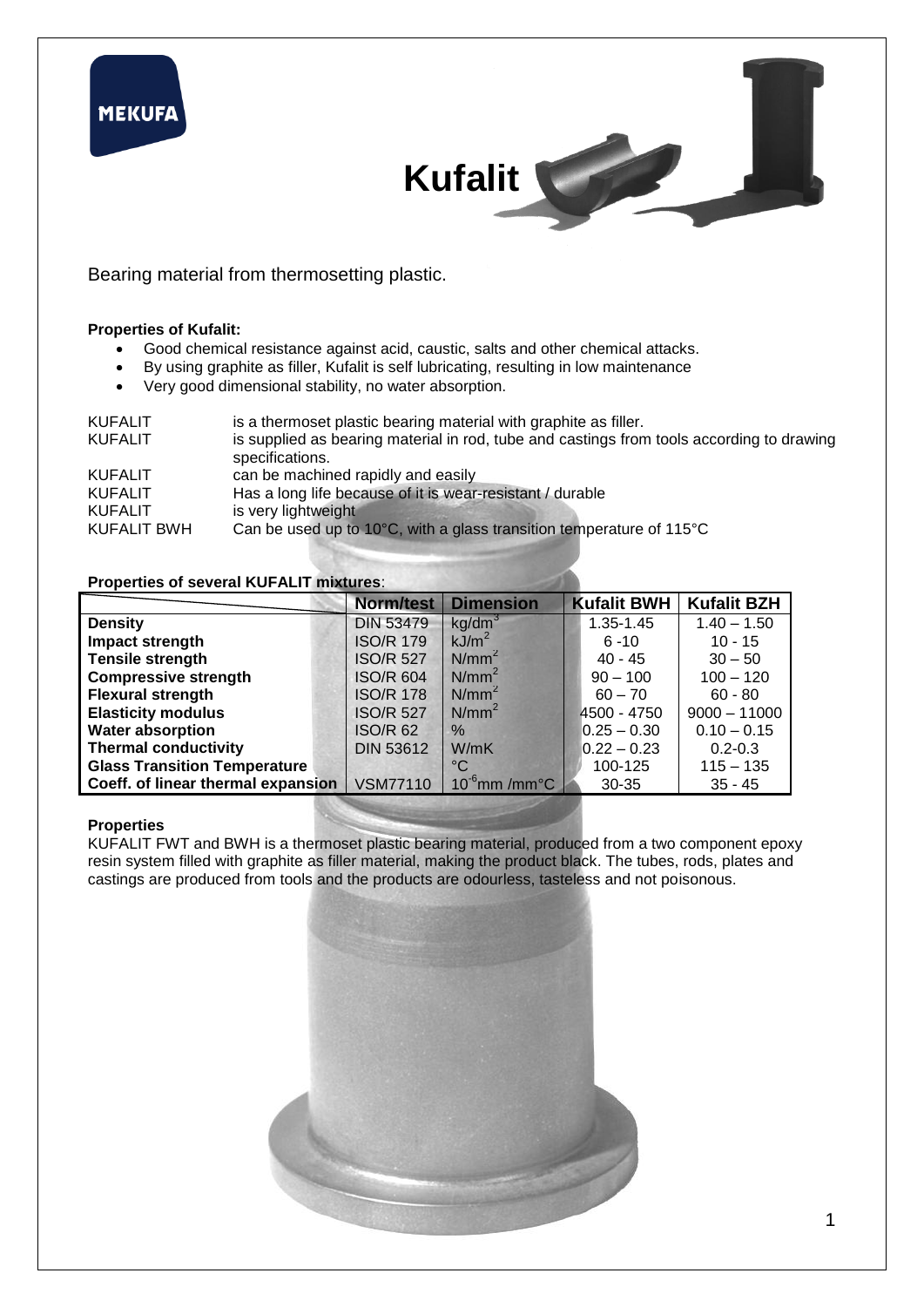

#### **Lubrication**

As a consequence of the high content of graphite in Kufalit the need of additional lubricants (oil, fats, water and other chemical components) is very low or in some special cases not required at all. The use of Molybdenum disulfide  $(MoS<sub>2</sub>)$  for example Molykote with the assembly of Kufalit plain bearings can provide sufficient lubrication over an extensive period of time. At applications where the surface pressure is minimal, Kufalit plain bearings can run without totally without lubrication.

#### **Water absorption**

In contrast to plastics based on polyamides, like for instance Nylon, the water absorption of Kufalit is very low. When designing applications, there is no need to take into account swelling of the bearings.

#### **Recommendations for construction**

KUFALIT has a low conductivity of heat, like any other plastic or thermoset. Because of this property, one has to keep the wall thickness in bearings as low as possible, to prevent build-up of heat. The wall thickness of a small bearing bush will be 2 to 2.5 mm, with an average size bearing bush 3 to 3.75 mm and with a large size bearing bush, if possible, do not exceed a thickness of 5 mm.

When using KUFALIT bearings in existing metal applications, where a large wall thickness is used, it is recommended to use a metal intermediate bush, over the KUFALIT bearing.

A thorough contact from the KUFALIT pressed bush or sleeve bearing in the housing is the decisive factor in a good heat transfer. A good heat transfer increases the usability of KUFALIT.

KUFALIT bearings can be glued in to position which results in a good heat transfer and secure fixation of the bearing.

The use of sharp corners should be avoided, to prevent a notch in the components.

De machining of KUFALIT is easy and rapid, high cutting speeds can be achieved, using hardened steel cutting equipment H1.

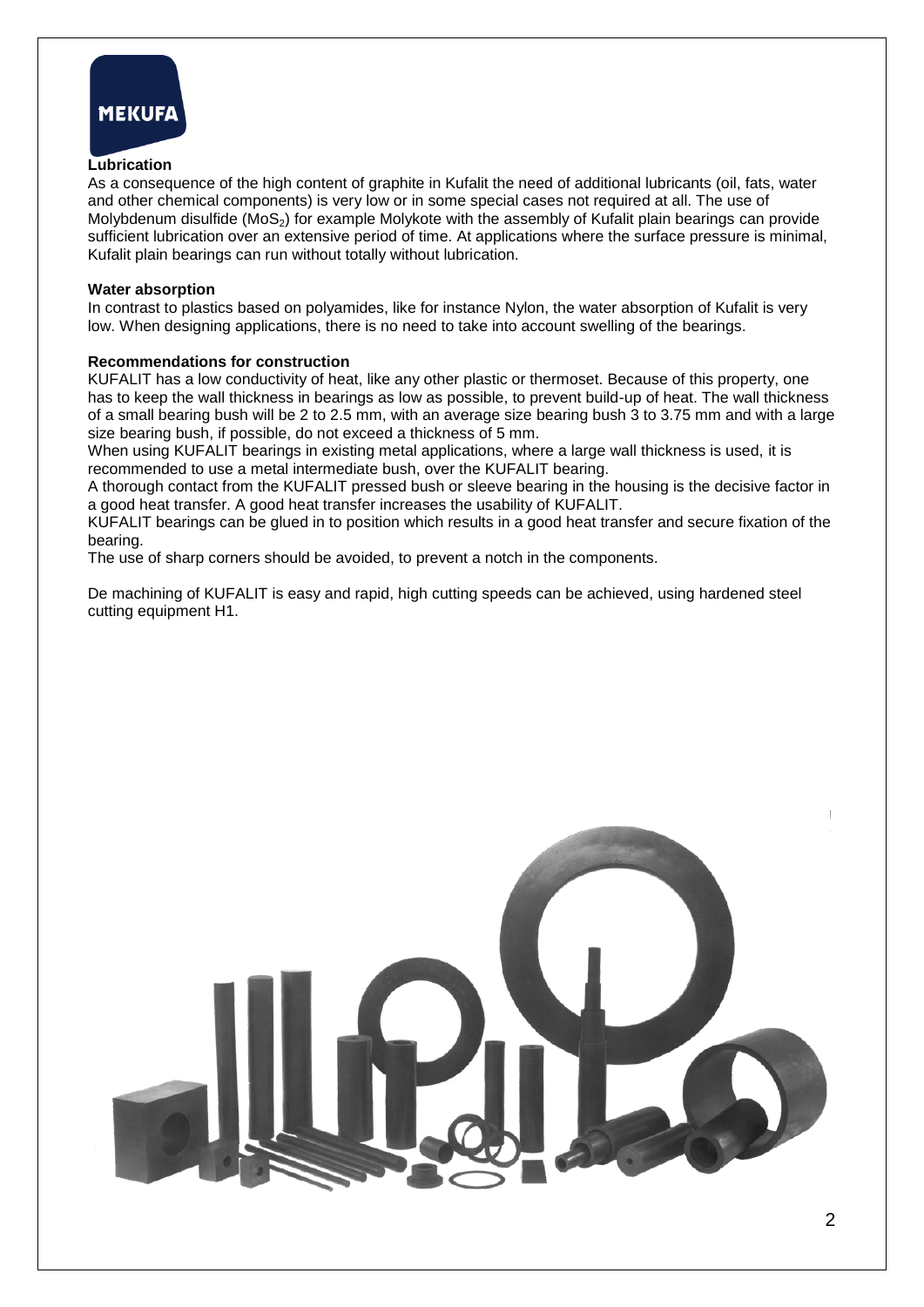

#### **Increasing bearing clearance caused by heat for pressed and glued bearing bush.**

Principle: As a result of the larger linear heat expansion of KUFALIT compared with metal, the bearing clearance (acc. to DIN or ISA) needs to be increased with a certain value, which is illustrated below.

A. Bearing bush under normal temperature conditions, which will only reach minimum elevated temperatures caused by friction only: DIN- or ISA-bearing clearance + 0.8% of the wall thickness. Tolerances remain unchanged.

B. Bearing bush under elevated temperature conditions above 80°C, which is not only caused by friction but also by higher temperature influences of another nature, for example hot fluids or gasses:  $t =$  temperature of use.  $w =$  wall thickness.

Formula:  $t \cdot w \cdot \frac{1}{100000}$  = 10.000  $t \cdot w \cdot \frac{1}{t \cdot \cos \theta}$  = increase bearing clearance, tolerances unchanged. Example: A bearing bush 80/70 F8 Ø (wall thickness = 5 mm) with a temperature of use of 90°C. Bearing clearing ac. DIN for 70 F8 =  $70 \cdot \frac{10.070}{2000}$  $\overline{+}$  $\frac{+}{-}$ 0.030  $70 \cdot \frac{+0.076}{0.000}$  > tolerance 0.046 Calculation: 0,045 10.000  $90.5 \cdot \frac{1}{10000} = 0,045$  (= increased bearing clearance) Bearing clearance acc.  $DIN = +0.076$ Increase bearing clearance  $= +0.045$ Tolerance unchanged +  $0.046 < \frac{0.127}{0.027}$  $^{+}$  $^{+}$  $\lt$ 0.075 0.121 new bearing clearance.

Deviations of this calculation example can in special circumstances lead to better results. In the context of this information, it is only possible to indicate general rules.

#### **Dimensional change of the bore due to press in.**

On the basis of dozens of samples with pressed in bearings, one can estimate the final dimension, without the need of costly machining afterwards:



 $d_e = d + [(D - d_i) + 0.01]$ 

Explanation d<sub>e</sub>=Final dimension of bore after press in. D = Outside diameter of KUFALIT bearing d = Inside diameter of KUFALIT bearing  $d_i$  = Diameter where the KUFALIT is pressed in.

When bearings are pressed in position, one must take into account the dimensional change, when assessing the increased bearing clearance caused by



heat.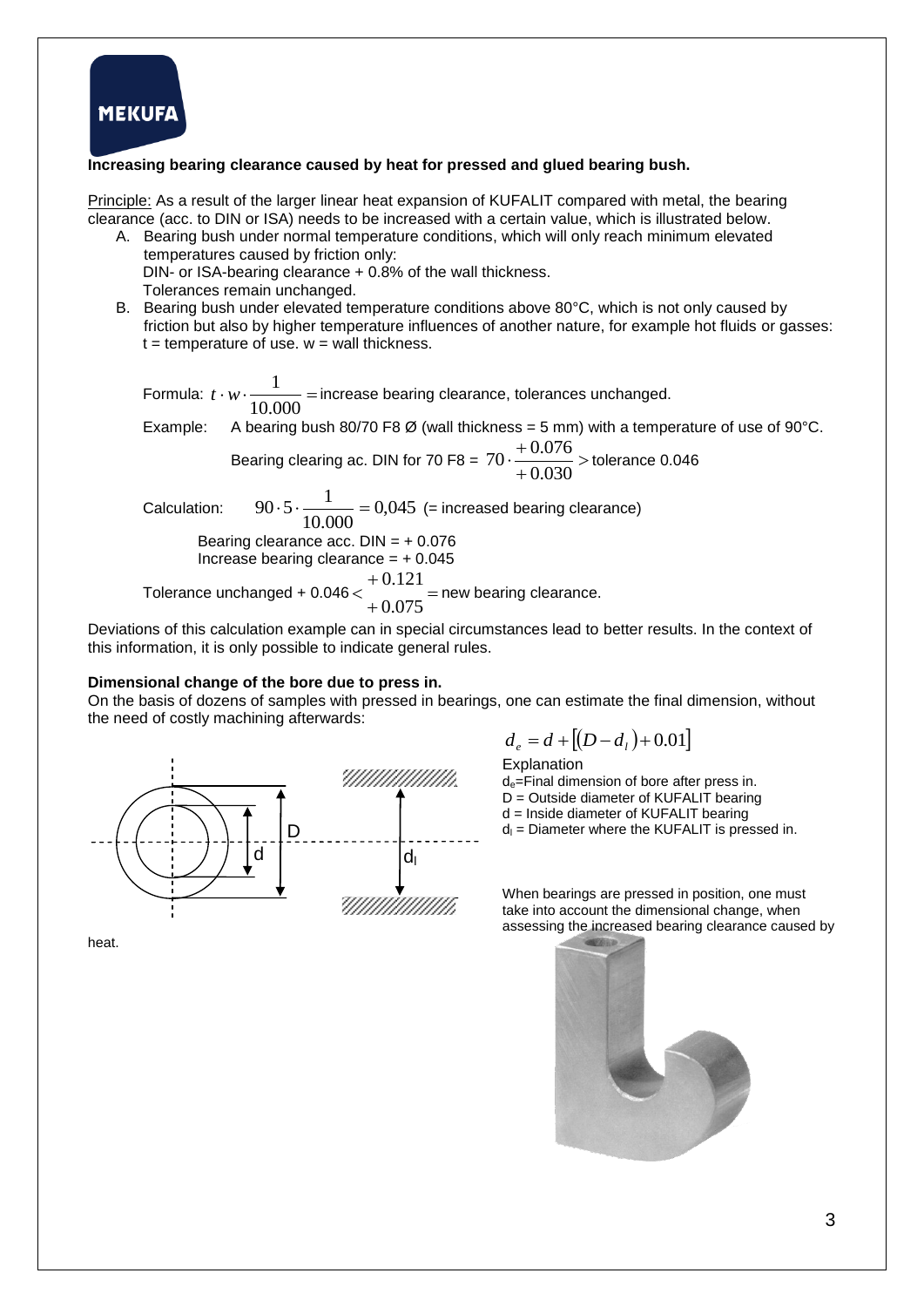

Table of Chemical resistance

| <b>Agent</b>                        | <b>Concentration</b><br>[%] | <b>Temperature</b><br>[°C] | <b>KUFALIT BWH</b> |  |  |
|-------------------------------------|-----------------------------|----------------------------|--------------------|--|--|
| Acetaldehyde (solution)             | 40                          | 70                         | not resistant      |  |  |
| <b>Acetaldehyde (solution)</b>      | 40                          | 20                         | resistant          |  |  |
| <b>Acetic acid</b>                  | 100                         | 20                         | resistant          |  |  |
| <b>Acetic acid</b>                  | 100                         | 60                         | not resistant      |  |  |
| <b>Acetone</b>                      | 100                         | 20                         | not resistant      |  |  |
| <b>Acetone (solution)</b>           | 50                          | 20                         | limited resistant  |  |  |
| <b>Acetone (solution)</b>           | 10                          | 20                         | resistant          |  |  |
| Air pollution in industrial area    |                             |                            | resistant          |  |  |
| Ammonia (solution)                  | 30                          | 20                         | resistant          |  |  |
| Ammonia (solution)                  | 20                          | 20                         | resistant          |  |  |
| Aniline (amino benzene)             | 100                         | 20                         | resistant          |  |  |
| <b>Battery acid</b>                 | 32                          | $20 - 40$                  | resistant          |  |  |
| <b>Benzene</b>                      | 100                         | 20                         | resistant          |  |  |
| <b>Benzene</b>                      | 100                         | 60                         | not resistant      |  |  |
| <b>Butanol</b>                      | 100                         | 20                         | resistant          |  |  |
| <b>Butyl acetate</b>                | 100                         | 20                         | not resistant      |  |  |
| <b>Butyric acid</b>                 | 100                         | 20                         | resistant          |  |  |
| <b>Carbon disulfide</b>             | 100                         | 20                         | limited resistant  |  |  |
| Carbon tetrachloride [CCl4]         | 100                         | 20                         | resistant          |  |  |
| <b>Chlorosulfuric acid</b>          | 100                         | 20                         | not resistant      |  |  |
| Chrome bath liquid                  |                             | 40                         | resistant          |  |  |
| <b>Cresol</b>                       |                             | 20                         | resistant          |  |  |
| Crotonaldehyde                      | 100                         | 20                         | not resistant      |  |  |
| Cyclohexanol                        | 100                         | 20                         | not resistant      |  |  |
| Cyclohexanon                        | 100                         | 20                         | limited resistant  |  |  |
| Diethyl ether                       | 100                         | 20                         | resistant          |  |  |
| <b>Diethyl ether</b>                | 100                         | 35                         | limited resistant  |  |  |
| <b>Dioxane</b>                      | 100                         | 20                         | not resistant      |  |  |
| <b>Distilled</b> water              | 100                         | 20-70                      | resistant          |  |  |
| <b>Distilled water</b>              | 100                         | 100                        | limited resistant  |  |  |
| <b>Ethanol</b>                      | 100                         | 20-40                      | resistant          |  |  |
| <b>Ethanol</b>                      | 100                         | 60                         | not resistant      |  |  |
| <b>Fixative</b>                     | ÷,                          | 20                         | resistant          |  |  |
| Formic acid (methanoic acid)        | conc.                       | 20                         | resistant          |  |  |
| Formic acid (methanoic acid)        | conc.                       | 60                         | limited resistant  |  |  |
| Formic acid (methanoic acid)        | conc.                       | 100                        | not resistant      |  |  |
| <b>Gasoline</b>                     | 100                         | 60                         | resistant          |  |  |
| Glycerine                           | 100                         | 20-100                     | resistant          |  |  |
| <b>Hydrochloric acid (solution)</b> | 10                          | 20                         | resistant          |  |  |
| <b>Hydrochloric acid(solution)</b>  | 50                          | 20-60                      | resistant          |  |  |
| <b>Hydrochloric acid(solution)</b>  | 50                          | 100                        | limited resistant  |  |  |
| <b>Hydrofluoric acid (solution)</b> | conc.                       | 20                         | limited resistant  |  |  |
| <b>Hydrogen peroxide (solution)</b> | 30                          | 20                         | resistant          |  |  |
| <b>Methyl chloride</b>              | 100                         | 20                         | not resistant      |  |  |
| <b>Mineral oil</b>                  | 100                         | $20 - 100$                 | resistant          |  |  |
| <b>Moisture</b>                     | 100                         | 20-70                      | resistant          |  |  |
| <b>Nitric acid</b>                  | 50                          | 20                         | resistant          |  |  |
| <b>Nitric acid</b>                  | 10                          | 20                         | resistant          |  |  |
| <b>Nitric acid (solution)</b>       | conc.                       | 20                         | not resistant      |  |  |
| Nitrobenzene                        | 100                         | 20                         | not resistant      |  |  |
| Potassium cyanide (bath liquid)     |                             | 80                         | resistant          |  |  |
| Potassium hydroxide soap (solution) | 50                          | 20                         | resistant          |  |  |
| Potassium permanganate              | 6 gr / 100                  | 20                         | resistant          |  |  |
| Sodium bisulfite (solution)         | 20g/100                     | 20                         | resistant          |  |  |
| Sodium chloride [NaCl]              | 10g/100                     | 20-70                      | resistant          |  |  |
| Sodium chloride [NaCl]              | 20g/100                     | 20-70                      | resistant          |  |  |
| Sodium chloride [NaCl]              | 26g/100                     | 20-70                      | resistant          |  |  |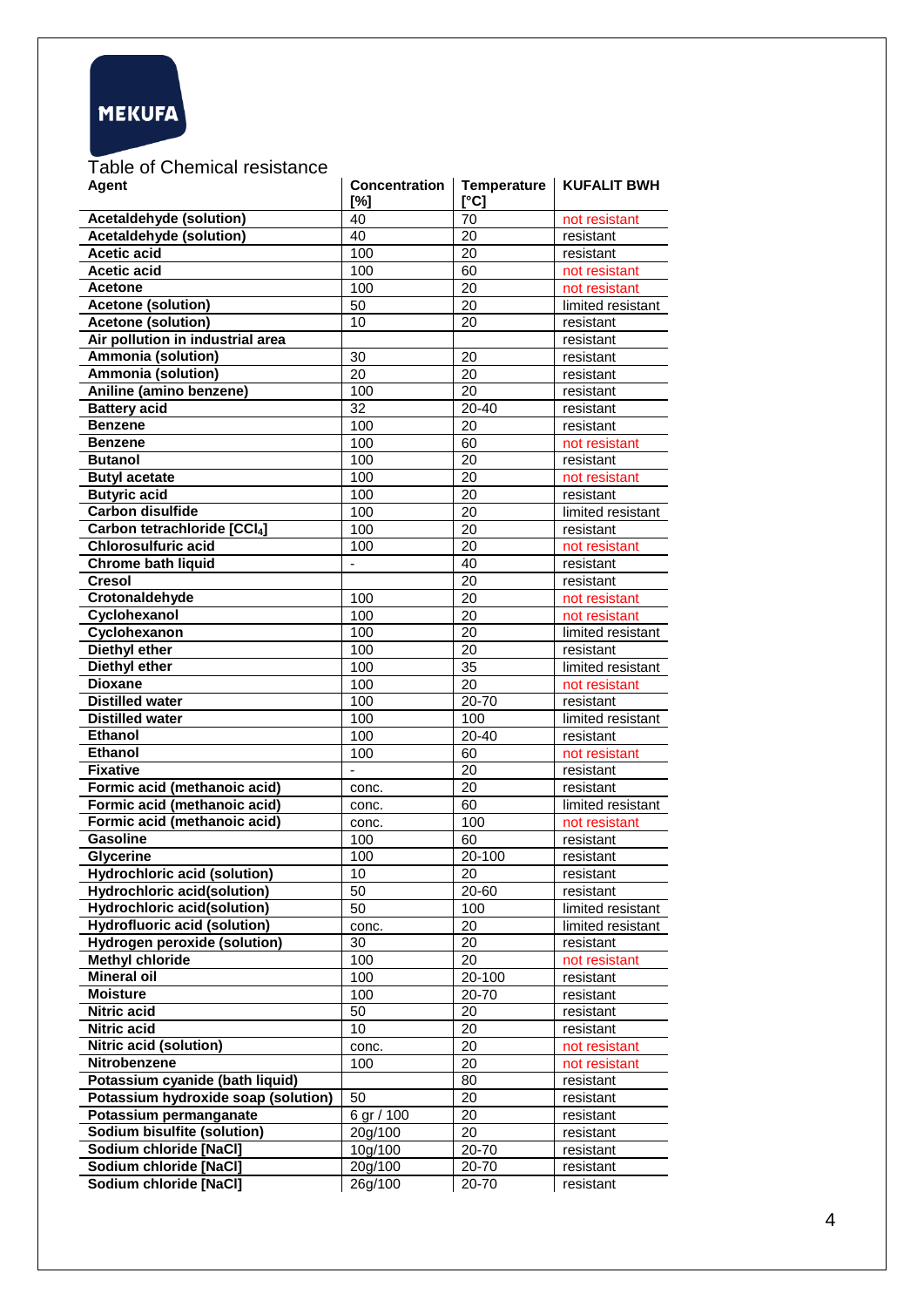# **MEKUFA**

| Sodium chlorite [NaClO <sub>2</sub> ] | 10g/1000  | 20        | resistant         |
|---------------------------------------|-----------|-----------|-------------------|
| Sodium chlorite [NaClO <sub>2</sub> ] | 10g/1000  | 100       | not resistant     |
| Sodium dichromate (solution)          | 60g/100   | 20        | resistant         |
| Sodium hydroxide [NAOH]               | 10g/100   | 20        | resistant         |
| Sodium hydroxide [NAOH]               | 10g/100   | 60        | limited resistant |
| Sodium hydroxide [NAOH]               | 25-50/100 | 20        | resistant         |
| Sodium hypochlorite (Eau de Javel)    | 5         | 20        | resistant         |
| <b>Stearic acid</b>                   | 100       | 60        | resistant         |
| <b>Sulphuric acid (solution)</b>      | 10        | $20 - 60$ | resistant         |
| <b>Sulphuric acid (solution)</b>      | 75        | 20        | limited resistant |
| <b>Sulphuric acid (solution)</b>      | conc.     | 20        | not resistant     |
| <b>Thionyl chloride</b>               | 100       | 20        | not resistant     |
| <b>Toluene</b>                        | 100       | 20        | resistant         |
| Trichloroethylene                     | 100       | 20        | not resistant     |
| <b>Triethanolamine (TEA)</b>          | 100       | 20        | resistant         |

# **Product portfolio**

| All sizes in [mm]<br>Rod material<br>rough, not machined<br>tolerances:<br>up to 50 $\varnothing$ = $\pm$ 0.5 mm<br>larger than 50 $\varnothing$ = $\pm$ 1.0 mm                                                                                                    | 400 mm length, from Ø 10 until Ø 125.<br>The sizes from $\varnothing$ 10 until $\varnothing$ 80, from 2.5:2.5 mm upwards.<br>The sizes $\varnothing$ 80 till $\varnothing$ 125 van 5:5 mm upwards.<br>Deviations / larger lengths and diameters can be supplied upon<br>request.                                                                                                                                         |
|--------------------------------------------------------------------------------------------------------------------------------------------------------------------------------------------------------------------------------------------------------------------|--------------------------------------------------------------------------------------------------------------------------------------------------------------------------------------------------------------------------------------------------------------------------------------------------------------------------------------------------------------------------------------------------------------------------|
| Bush / tube<br>rough, not machined<br>tolerances:<br>$\varnothing$ d <sub>o</sub> en $\varnothing$ d <sub>i</sub> up to $\varnothing$ 50 = $\pm$ 0.5 mm<br>$\varnothing$ d <sub>o</sub> en $\varnothing$ d <sub>i</sub> larger than $\varnothing$ 50<br>$= 1.0$ mm | 250 mm length, from Ø 25/15 $d_0/d_i$ up to Ø 80/72.5 $d_0/d_i$ .<br>In all sizes up to a minimal wall thickness of 3.75 mm, $d_0$ and $d_i$<br>increasing 2.5:2.5 mm upwards.<br>From Ø 85/25 $d_0/d_i$ up to Ø 125/115 $d_0/d_i$ .<br>In all sizes up to a minimal wall thickness of 5 mm, $d_0$ and $d_i$ increasing<br>5:5 mm upwards.<br>Deviations / larger lengths and diameters can be supplied upon<br>request. |
| Plate- and stripping material<br>rough, not machined.<br>tolerances:<br>for gauge size = $\pm$ 0.5 mm<br>for length and width = $\pm$ 1.0 mm                                                                                                                       | From 2,5 mm thickness with 2.5 mm upwards, a maximum length of<br>500 mm and a maximum width of 450 mm.<br>Deviations in dimensions can be supplied upon request.                                                                                                                                                                                                                                                        |
|                                                                                                                                                                                                                                                                    | More:<br>Castings from various designs, when technically possible to cast, can<br>be produced from custom build tools like Blocks, Ball Bearing, Rings,<br>Flanged Bush, Bearing Bush etc.<br>Supply of machined parts acc. drawing in all sorts and numbers.<br>Price of rods and bush / tube available on request.                                                                                                     |
|                                                                                                                                                                                                                                                                    | 5                                                                                                                                                                                                                                                                                                                                                                                                                        |
|                                                                                                                                                                                                                                                                    |                                                                                                                                                                                                                                                                                                                                                                                                                          |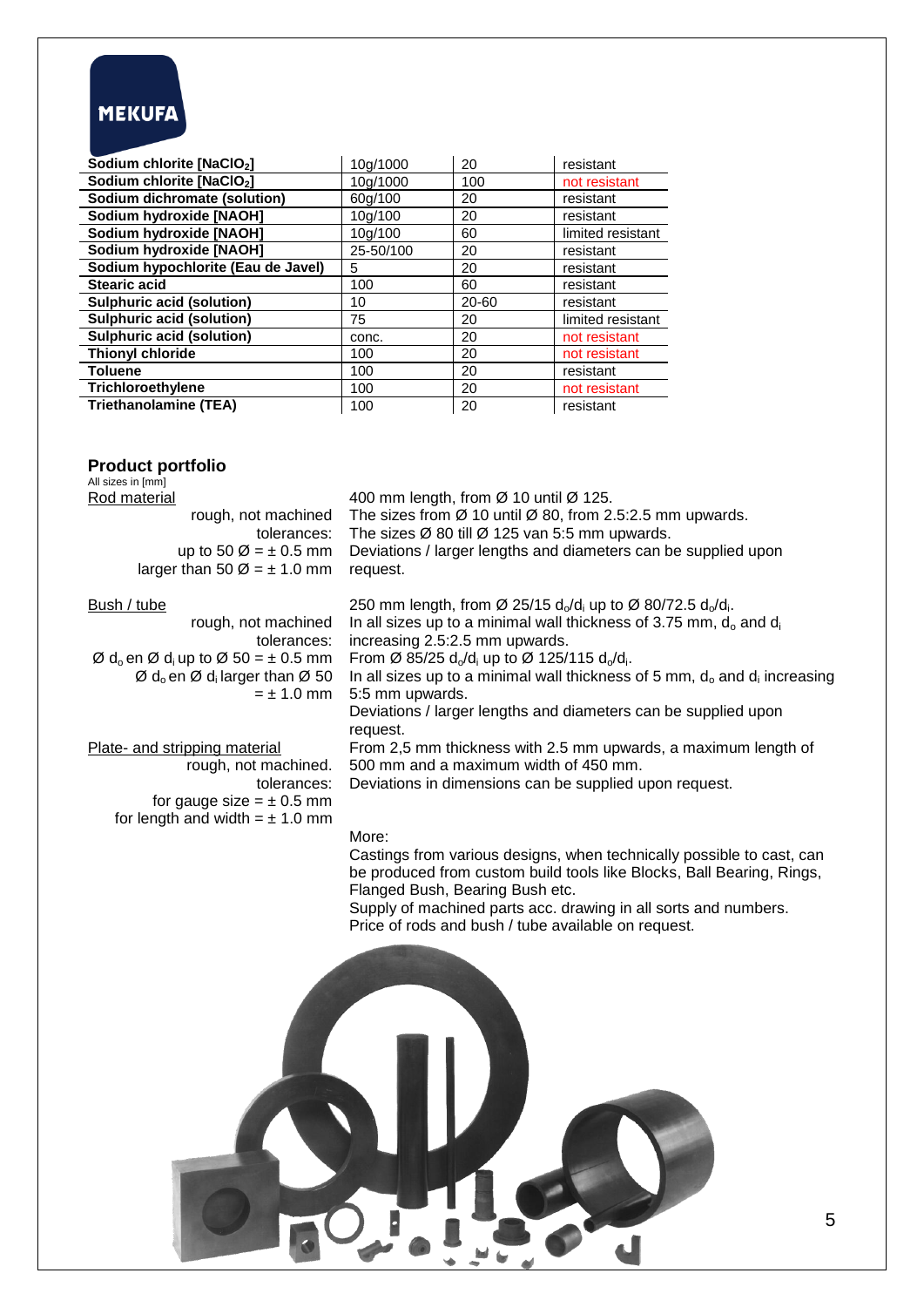

## **Applications**

- Equipment manufacturers and special equipment for the chemical industry
- (car) Body manufacturing, for example steering swivel pin, steering gear, brakes, shock absorper etc.
- Agriculture Machinery, for example transport belts, vans, etc.
- Food industry, for example processing machines for milk, potato flour, yeast, salt, dextrin, preserved foods, etc.
- Paper-, cardboard and fibre industry, for example in bearings of agitators.
- Presses, for example lining bush for steering shaft and column.
- Pneumatics and Hydraulics, for example guide bush for piston rods etc.
- Pumps, for example plain bearing, consumable ring and –plate, sealing bush, pistons, stuffing box, thrust bearing, etc.
- Shipbuilding, for example shaft bearing, pulley bearing, bush for clamp of watertight bulkheads etc.
- Textile industry, for example die bearings of spinning machine, bleach machine bearings etc.
- Transport machinery, for example guide rail in chemical industry, shipping bolts, vans etc.